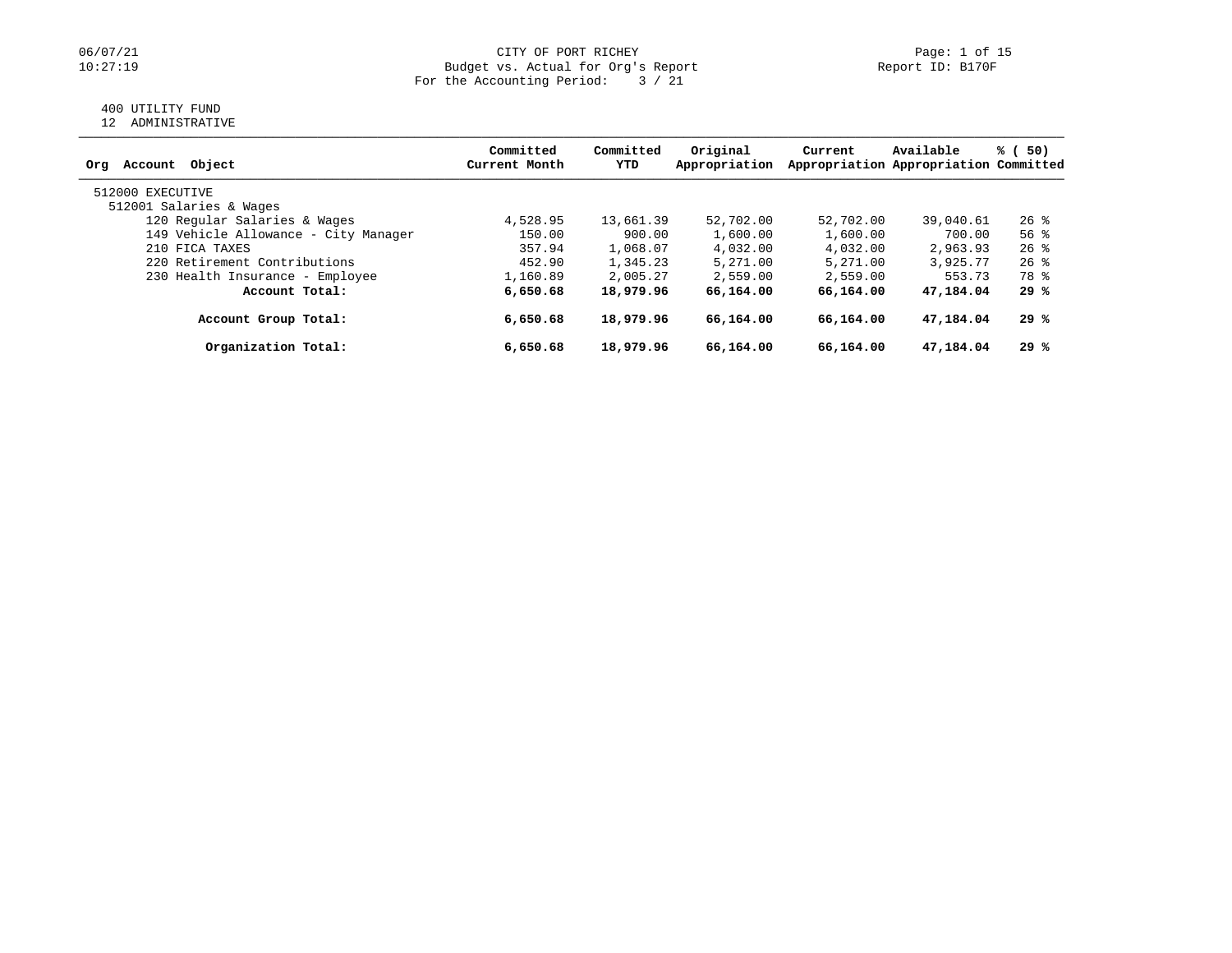# 06/07/21 CITY OF PORT RICHEY Page: 2 of 15<br>10:27:19 Dudget vs. Actual for Org's Report Page: 2 Of 15 10:27:19 Budget vs. Actual for Org's Report Report ID: B170F For the Accounting Period:  $\begin{array}{c} 3 \end{array} / 21$

# 400 UTILITY FUND

13 FINANCE

| Account Object<br>Orq             | Committed<br>Current Month | Committed<br>YTD | Original<br>Appropriation | Current   | Available<br>Appropriation Appropriation Committed | % (<br>50) |
|-----------------------------------|----------------------------|------------------|---------------------------|-----------|----------------------------------------------------|------------|
| 513000 FINANCIAL & ADMINISTRATIVE |                            |                  |                           |           |                                                    |            |
| 513001 Salary & Wages             |                            |                  |                           |           |                                                    |            |
| 120 Regular Salaries & Wages      | 244.80                     | 8,443.26         | 18,263.00                 | 18,263.00 | 9,819.74                                           | $46*$      |
| 140 Overtime                      | 0.00                       | 59.23            | 0.00                      | 0.00      | $-59.23$                                           | $***$ 8    |
| 210 FICA TAXES                    | 18.74                      | 640.83           | 1,401.00                  | 1,401.00  | 760.17                                             | 46%        |
| 220 Retirement Contributions      | 24.48                      | 850.24           | 1,831.00                  | 1,831.00  | 980.76                                             | 46 %       |
| 230 Health Insurance - Employee   | 384.77                     | 1,497.60         | 3,597.00                  | 3,597.00  | 2,099.40                                           | $42*$      |
| Account Total:                    | 672.79                     | 11,491.16        | 25,092.00                 | 25,092.00 | 13,600.84                                          | 46%        |
| Account Group Total:              | 672.79                     | 11,491.16        | 25,092.00                 | 25,092.00 | 13,600.84                                          | 46 %       |
| Organization Total:               | 672.79                     | 11,491.16        | 25,092.00                 | 25,092.00 | 13,600.84                                          | 46 %       |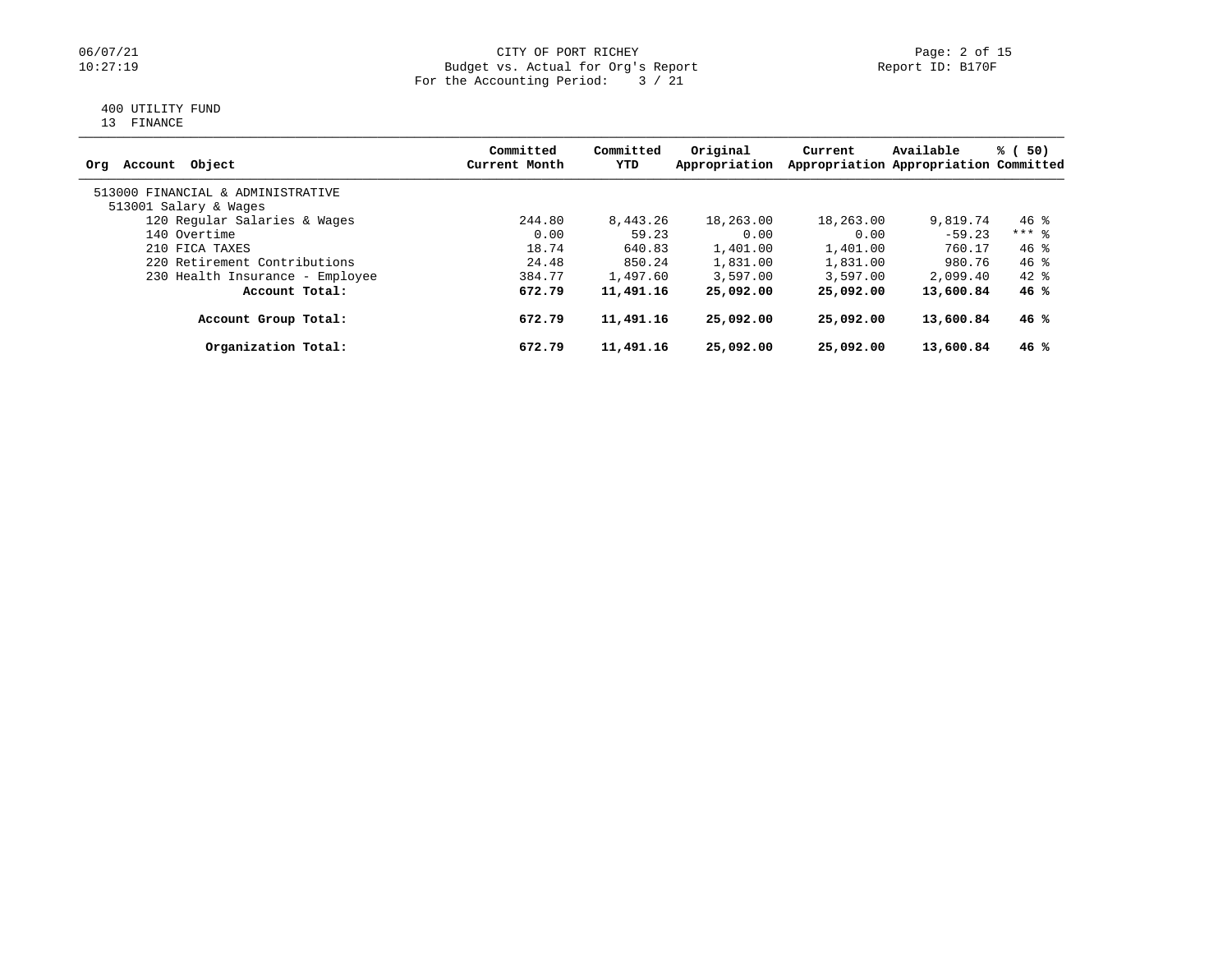# 06/07/21 CITY OF PORT RICHEY Page: 3 of 15<br>10:27:19 Dudget vs. Actual for Org's Report Page: 3 Of 15 Budget vs. Actual for Org's Report For the Accounting Period: 3 / 21

#### 400 UTILITY FUND 14 LEGAL

| Account Object<br>Orq                         | Committed<br>Current Month | Committed<br>YTD | Original<br>Appropriation | Current   | Available<br>Appropriation Appropriation Committed | % (50) |
|-----------------------------------------------|----------------------------|------------------|---------------------------|-----------|----------------------------------------------------|--------|
| 514000 LEGAL<br>514300 Operating Expenditures |                            |                  |                           |           |                                                    |        |
| 319 City Attorney                             | 1,296.50                   | 7,656.30         | 20,000.00                 | 20,000.00 | 12,343.70                                          | $38*$  |
| Account Total:                                | 1,296.50                   | 7,656.30         | 20,000.00                 | 20,000.00 | 12,343.70                                          | 38%    |
| Account Group Total:                          | 1,296.50                   | 7,656.30         | 20,000.00                 | 20,000.00 | 12,343.70                                          | 38%    |
| Organization Total:                           | 1,296.50                   | 7,656.30         | 20,000.00                 | 20,000.00 | 12,343.70                                          | 38%    |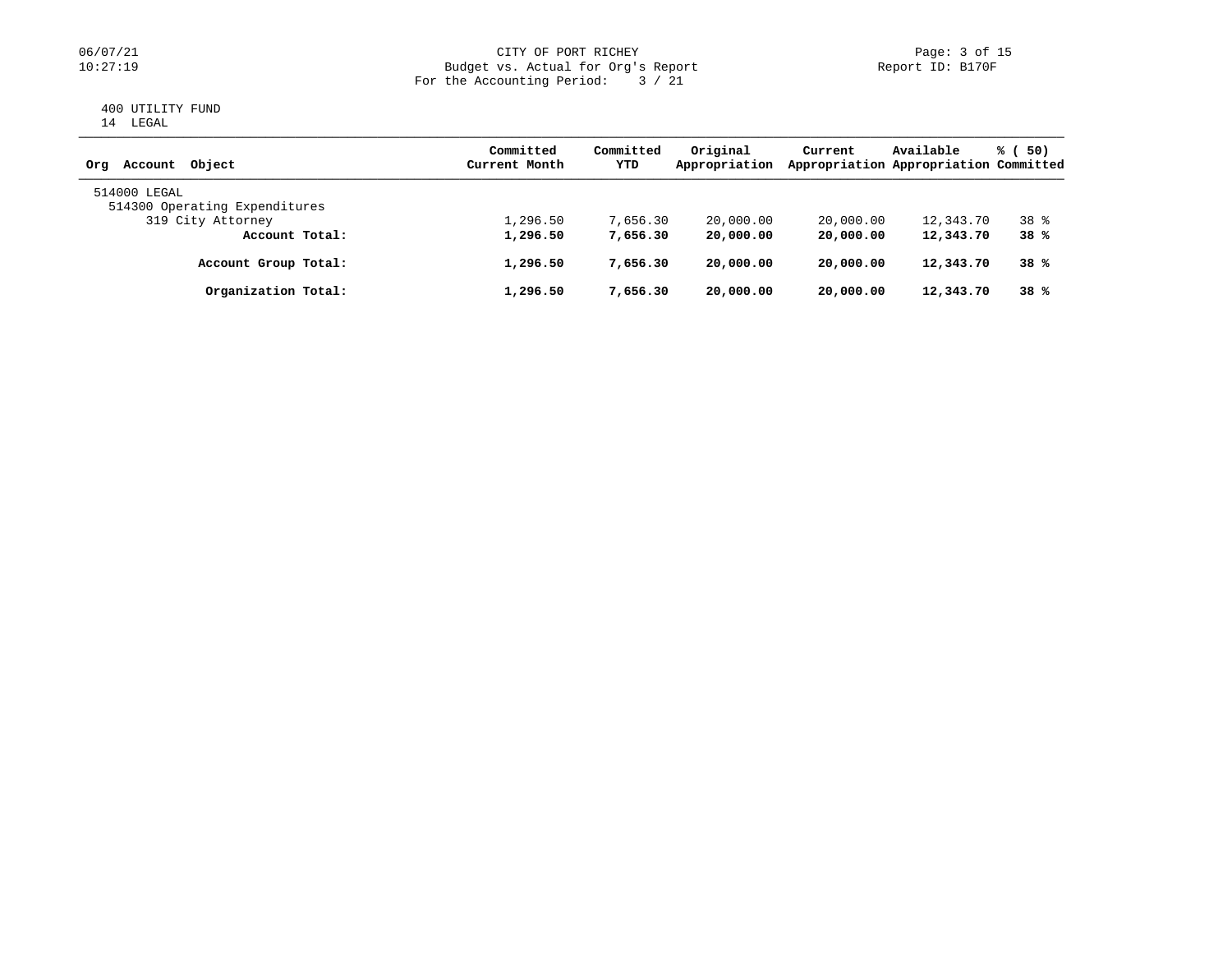# 400 UTILITY FUND

20 DISPATCH DEPARTMENT

| Object<br>Account<br>Org        | Committed<br>Current Month | Committed<br>YTD | Original<br>Appropriation | Current    | Available<br>Appropriation Appropriation Committed | % (<br>50) |
|---------------------------------|----------------------------|------------------|---------------------------|------------|----------------------------------------------------|------------|
| 520000 PUBLIC SAFETY            |                            |                  |                           |            |                                                    |            |
| 520001 Salaries & Wages         |                            |                  |                           |            |                                                    |            |
| 120 Regular Salaries & Wages    | 4,956.26                   | 32,479.72        | 62,673.00                 | 62,673.00  | 30,193.28                                          | $52$ $%$   |
| 130 Part-time Salaries & Wages  | 813.00                     | 3,427.55         | 20,256.00                 | 20,256.00  | 16,828.45                                          | $17*$      |
| 140 Overtime                    | 141.84                     | 337.99           | 4,339.00                  | 4,339.00   | 4,001.01                                           | 8 දි       |
| 160 Holiday Pay                 | 0.00                       | 2,334.72         | 5,274.00                  | 5,274.00   | 2,939.28                                           | 44 %       |
| 210 FICA TAXES                  | 450.99                     | 2,943.99         | 7,207.00                  | 7,207.00   | 4,263.01                                           | $41*$      |
| 220 Retirement Contributions    | 591.13                     | 3,836.78         | 9,421.00                  | 9,421.00   | 5,584.22                                           | $41*$      |
| 230 Health Insurance - Employee | 3,413.94                   | 10,241.82        | 20,399.00                 | 20,399.00  | 10,157.18                                          | $50*$      |
| Account Total:                  | 10,367.16                  | 55,602.57        | 129,569.00                | 129,569.00 | 73,966,43                                          | 43%        |
| Account Group Total:            | 10,367.16                  | 55,602.57        | 129,569.00                | 129,569.00 | 73,966.43                                          | 43%        |
| Organization Total:             | 10,367.16                  | 55,602.57        | 129,569.00                | 129,569.00 | 73,966.43                                          | 43%        |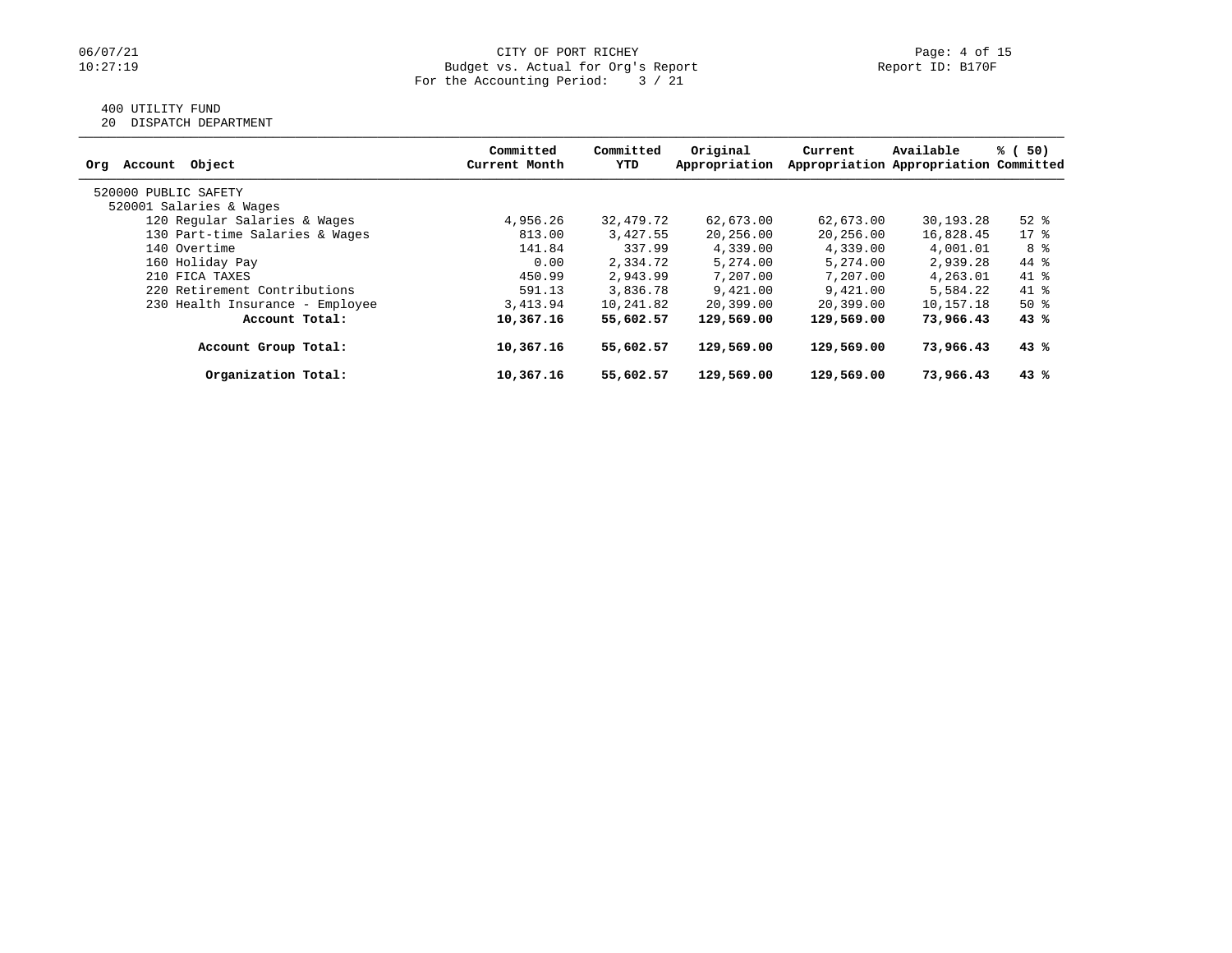# 06/07/21 CITY OF PORT RICHEY Page: 5 of 15<br>10:27:19 Dudget vs. Actual for Org's Report Page: 5 of 15<br>Report ID: B170F Budget vs. Actual for Org's Report For the Accounting Period: 3 / 21

# 400 UTILITY FUND

| 26 | HUMAN RESOURCES |
|----|-----------------|
|    |                 |

| Object<br>Account<br>Org        | Committed<br>Current Month | Committed<br>YTD | Original<br>Appropriation | Current   | Available<br>Appropriation Appropriation Committed | % (<br>50) |
|---------------------------------|----------------------------|------------------|---------------------------|-----------|----------------------------------------------------|------------|
| 526000                          |                            |                  |                           |           |                                                    |            |
| 526001 Salaries & Wages         |                            |                  |                           |           |                                                    |            |
| 120 Regular Salaries & Wages    | 0.00                       | 5,242.58         | 13,000.00                 | 13,000.00 | 7,757.42                                           | 40 %       |
| 140 Overtime                    | 0.00                       | 92.87            | 225.00                    | 225.00    | 132.13                                             | 41 %       |
| 210 FICA TAXES                  | 0.00                       | 402.51           | 1,017.00                  | 1,017.00  | 614.49                                             | 40 %       |
| 220 Retirement Contributions    | 0.00                       | 533.55           | 1,323.00                  | 1,323.00  | 789.45                                             | 40 %       |
| 230 Health Insurance - Employee | 0.00                       | 855.60           | 2,556.00                  | 2,556.00  | 1,700.40                                           | $33*$      |
| Account Total:                  | 0.00                       | 7,127.11         | 18,121.00                 | 18,121.00 | 10,993.89                                          | 39%        |
| Account Group Total:            | 0.00                       | 7,127.11         | 18,121.00                 | 18,121.00 | 10,993.89                                          | 39 %       |
| Organization Total:             | 0.00                       | 7,127.11         | 18,121.00                 | 18,121.00 | 10,993.89                                          | 39%        |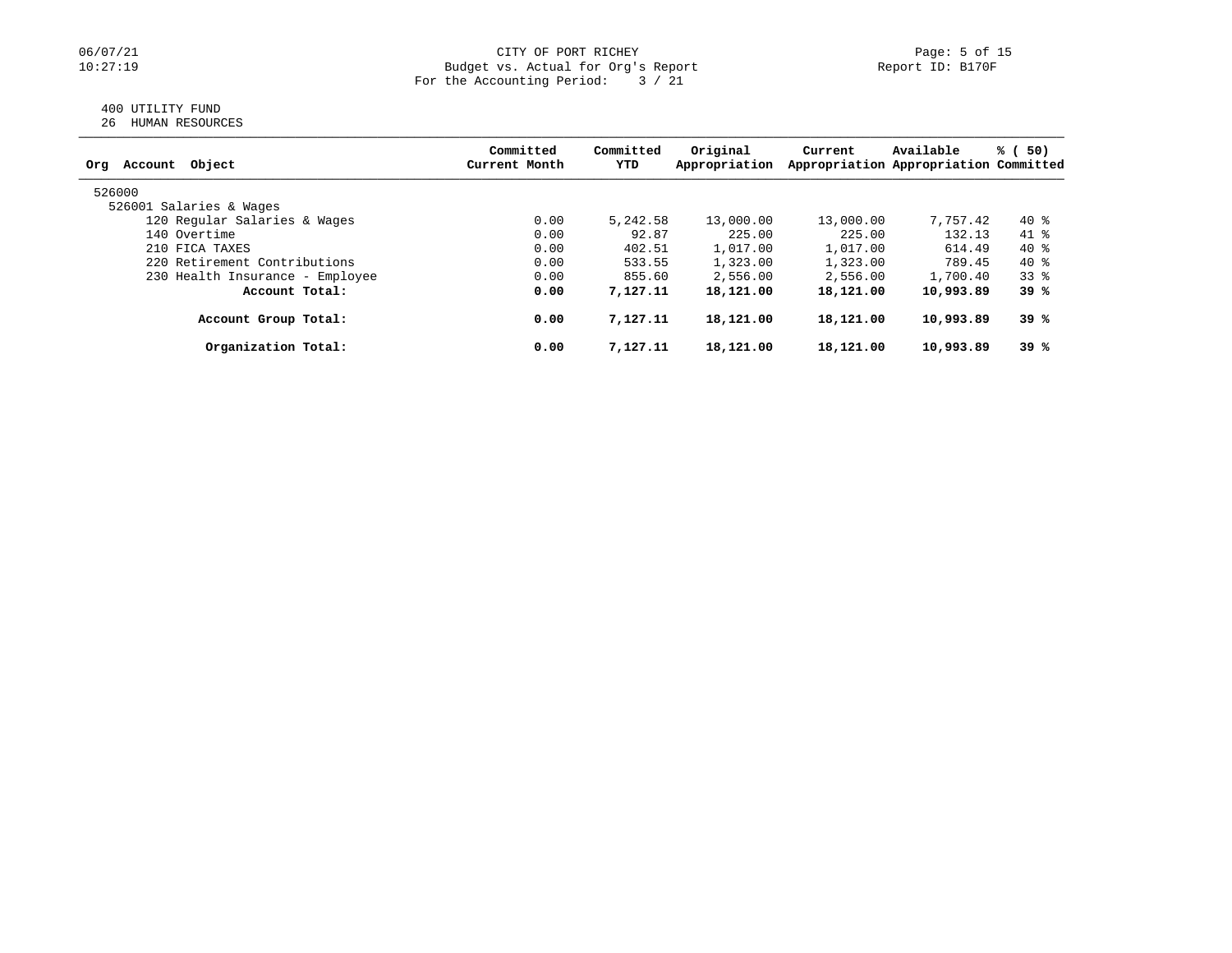# 06/07/21 CITY OF PORT RICHEY Page: 6 of 15<br>10:27:19 Dudget vs. Actual for Org's Report Page: 6 Of 15 Budget vs. Actual for Org's Report For the Accounting Period: 3 / 21

# 400 UTILITY FUND

33 WATER DISTRIBUTION

| Org Account Object                  | Committed<br>Current Month | Committed<br><b>YTD</b> | Original   | Current<br>Appropriation Appropriation Appropriation Committed | Available    | % (50)          |
|-------------------------------------|----------------------------|-------------------------|------------|----------------------------------------------------------------|--------------|-----------------|
| 533000 WATER UTILITY SERVICES       |                            |                         |            |                                                                |              |                 |
| 533001 Salaries & Wages             |                            |                         |            |                                                                |              |                 |
| 120 Regular Salaries & Wages        | 6,518.24                   | 60,160.02               | 176,342.00 | 176,342.00                                                     | 116, 181.98  | 34 %            |
| 140 Overtime                        | 473.23                     | 3,811.22                | 15,388.00  | 15,388.00                                                      | 11,576.78    | $25$ $%$        |
| 210 FICA TAXES                      | 533.02                     | 4,875.63                | 18,522.00  | 18,522.00                                                      | 13,646.37    | $26$ %          |
| 220 Retirement Contributions        | 699.16                     | 6, 272.20               | 24, 111.00 | 24, 111.00                                                     | 17,838.80    | $26$ %          |
| 230 Health Insurance - Employee     | 7,252.34                   | 25,172.00               | 43,179.00  | 43,179.00                                                      | 18,007.00    | 58 %            |
| Account Total:                      | 15,475.99                  | 100,291.07              | 277,542.00 | 277,542.00                                                     | 177,250.93   | 36%             |
| 533300 Operating Expenditures       |                            |                         |            |                                                                |              |                 |
| 301 Training                        | 0.00                       | 490.45                  | 3,000.00   | 3,000.00                                                       | 2,509.55     | 16 <sup>8</sup> |
| 315 Physical Exams                  | 0.00                       | 0.00                    | 1,000.00   | 1,000.00                                                       | 1,000.00     | 0 <sup>8</sup>  |
| 322 Locates                         | 0.00                       | 723.43                  | 2,000.00   | 2,000.00                                                       | 1,276.57     | 36 <sup>8</sup> |
| 328 PROFESSIONAL SERVICES           | 238.00                     | 268.00                  | 1,000.00   | 1,000.00                                                       | 732.00       | $27$ $%$        |
| 409 Cellular Phone                  | 387.43                     | 1,956.89                | 5,360.00   | 5,360.00                                                       | 3,403.11     | 37%             |
| 430 Electricity                     | 187.26                     | 818.07                  | 3,000.00   | 3,000.00                                                       | 2,181.93     | $27$ %          |
| 432 Water Utility Expense           | 18.72                      | 59.92                   | 200.00     | 200.00                                                         | 140.08       | $30*$           |
| 434 Sewer Utility Expense           | 23.26                      | 76.49                   | 300.00     | 300.00                                                         | 223.51       | $25$ $%$        |
| 436 STORMWATER UTILITY EXPENSE      | 118.00                     | 354.00                  | 300.00     | 300.00                                                         | $-54.00$     | 118 %           |
| 442 Rental Equipment                | 0.00                       | 0.00                    | 1,200.00   | 1,200.00                                                       | 1,200.00     | 0 <sup>8</sup>  |
| 446 Hydrant repairs                 | 247.77                     | 247.77                  | 4,000.00   | 4,000.00                                                       | 3,752.23     | 6 %             |
| 460 Building Maintenance            | 0.00                       | 0.00                    | 1,000.00   | 1,000.00                                                       | 1,000.00     | 0 <sup>8</sup>  |
| 461 Technology/Software Maintenance | 0.00                       | 193.68                  | 1,000.00   | 1,000.00                                                       | 806.32       | 19 <sup>°</sup> |
| 462 Maintenance                     | 0.00                       | 613.02                  | 2,000.00   | 2,000.00                                                       | 1,386.98     | 31 %            |
| 463 Meter Repairs/Calibration       | 5,850.00                   | 33, 407.22              | 60,000.00  | 60,000.00                                                      | 26,592.78    | 56 %            |
| 465 Vehicle Expense                 | 126.95                     | 1,771.53                | 15,000.00  | 15,000.00                                                      | 13,228.47    | 12 %            |
| 467 Equipment Maintenance           | 185.09                     | 212.58                  | 8,000.00   | 8,000.00                                                       | 7,787.42     | 3 <sup>8</sup>  |
| 468 Mains/Repairs                   | 0.00                       | 5,088.37                | 65,000.00  | 65,000.00                                                      | 59,911.63    | 8 %             |
| 502 Miscellaneous                   | 19.99                      | $-222.60$               | 2,000.00   | 2,000.00                                                       | 2,222.60     | $-11$ %         |
| 512 Small Equipment                 | 0.00                       | 101.76                  | 5,000.00   | 5,000.00                                                       | 4,898.24     | 2 <sup>°</sup>  |
| 514 Safety Equipment                | 0.00                       | 0.00                    | 2,000.00   | 2,000.00                                                       | 2,000.00     | 0 <sup>8</sup>  |
| 520 Fuel Expense                    | 624.87                     | 4,331.89                | 9,000.00   | 9,000.00                                                       | 4,668.11     | 48 %            |
| 525 Uniform Allowance               | 637.95                     | 2,447.25                | 6,000.00   | 6,000.00                                                       | 3,552.75     | 41 %            |
| 528 Chemicals                       | 0.00                       | 0.00                    | 3,000.00   | 3,000.00                                                       | 3,000.00     | 0 <sup>8</sup>  |
| Account Total:                      | 8,665.29                   | 52,939.72               | 200,360.00 | 200,360.00                                                     | 147,420.28   | 26%             |
| 533600 Capital Outlay               |                            |                         |            |                                                                |              |                 |
| 648 Equipment                       | 0.00                       | 0.00                    | 50,000.00  | 50,000.00                                                      | 50,000.00    | 0 <sup>8</sup>  |
| 650 Vehicles                        | 0.00                       | 86,885.00               | 67,665.00  | 67,665.00                                                      | $-19,220.00$ | $128$ %         |
| Account Total:                      | 0.00                       | 86,885.00               | 117,665.00 | 117,665.00                                                     | 30,780.00    | 74 %            |
| Account Group Total:                | 24, 141. 28                | 240, 115.79             | 595,567.00 | 595,567.00                                                     | 355,451.21   | 40 %            |
| Organization Total:                 | 24, 141. 28                | 240,115.79              | 595,567.00 | 595,567.00                                                     | 355,451.21   | 40%             |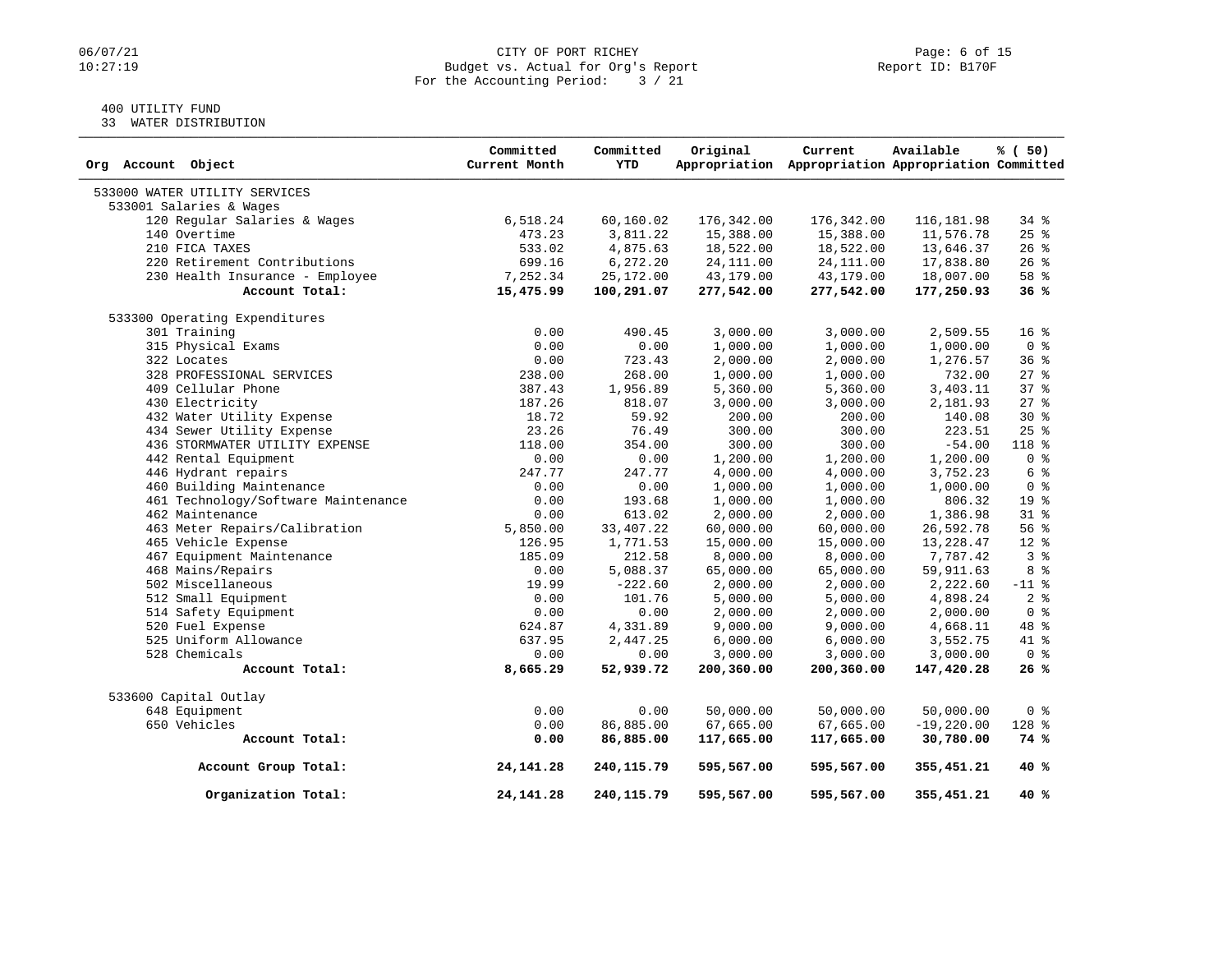#### 06/07/21 CITY OF PORT RICHEY PART ROBER PAGE: 7 of 15<br>10:27:19 Budget vs. Actual for Org's Report (1999) Report ID: B170F Budget vs. Actual for Org's Report For the Accounting Period: 3 / 21

# 400 UTILITY FUND

34 WATER TREATMENT PLANT

| Org Account Object                     | Committed<br>Current Month | Committed<br><b>YTD</b> | Original   | Current<br>Appropriation Appropriation Appropriation Committed | Available    | % (50)          |
|----------------------------------------|----------------------------|-------------------------|------------|----------------------------------------------------------------|--------------|-----------------|
| 534000 WATER TREATMENT                 |                            |                         |            |                                                                |              |                 |
| 534001 Salaries & Wages                |                            |                         |            |                                                                |              |                 |
| 120 Regular Salaries & Wages           | 8,445.25                   | 48, 253.35              | 94,942.00  | 94,942.00                                                      | 46,688.65    | $51$ %          |
| 140 Overtime                           | 1,138.55                   | 9,135.42                | 14,243.00  | 14,243.00                                                      | 5,107.58     | 64 %            |
| 210 FICA TAXES                         | 725.52                     | 4,343.34                | 9,243.00   | 9,243.00                                                       | 4,899.66     | 47 %            |
| 220 Retirement Contributions           | 958.38                     | 5,738.90                | 12,082.00  | 12,082.00                                                      | 6,343.10     | 47.8            |
| 230 Health Insurance - Employee        | 3,447.56                   | 10,342.68               | 20,484.00  | 20,484.00                                                      | 10,141.32    | $50*$           |
| Account Total:                         | 14,715.26                  | 77,813.69               | 150,994.00 | 150,994.00                                                     | 73,180.31    | 52%             |
| 534300 Operating Expenditures          |                            |                         |            |                                                                |              |                 |
| 301 Training                           | 0.00                       | 100.00                  | 3,000.00   | 3,000.00                                                       | 2,900.00     | 3 <sup>8</sup>  |
| 328 PROFESSIONAL SERVICES              | 45.00                      | 5,604.33                | 60,000.00  | 60,000.00                                                      | 54,395.67    | 9 <sup>°</sup>  |
| 346 Contractual Services               | 0.00                       | 7,113.00                | 5,000.00   | 5,000.00                                                       | $-2, 113.00$ | 142 %           |
| 409 Cellular Phone                     | 40.48                      | 202.25                  | 1,320.00   | 1,320.00                                                       | 1,117.75     | 15 <sup>8</sup> |
| 417 Internet Service                   | 89.99                      | 539.94                  | 1,080.00   | 1,080.00                                                       | 540.06       | 50%             |
| 430 Electricity                        | 5,477.48                   | 20, 292. 29             | 60,000.00  | 60,000.00                                                      | 39,707.71    | $34$ $%$        |
| 435 Purchase of Water                  | 0.00                       | 6,183.49                | 50,000.00  | 50,000.00                                                      | 43,816.51    | 12 %            |
| 452 Chlorine Equipment Maintenance     | 0.00                       | 7,475.95                | 5,000.00   | 5,000.00                                                       | $-2,475.95$  | 150 %           |
| 453 Ground Storage Tank Maintenance    | 0.00                       | 0.00                    | 8,000.00   | 8,000.00                                                       | 8,000.00     | 0 <sup>8</sup>  |
| 454 Instr/Remote Meter Ser/Calibration | 0.00                       | 1,087.25                | 2,000.00   | 2,000.00                                                       | 912.75       | $54$ %          |
| 455 Laboratory Equipment Maintenance   | 0.00                       | 650.00                  | 7,000.00   | 7,000.00                                                       | 6,350.00     | 9%              |
| 456 Iron Filter Maintenance            | 0.00                       | 1,606.97                | 10,000.00  | 10,000.00                                                      | 8,393.03     | 16 <sup>8</sup> |
| 457 Backwash Basin Maintenance         | 0.00                       | 0.00                    | 1,500.00   | 1,500.00                                                       | 1,500.00     | 0 <sup>8</sup>  |
| 460 Building Maintenance               | 0.00                       | 3,800.44                | 3,000.00   | 3,000.00                                                       | $-800.44$    | 127 %           |
| 464 Plant & Pump Maintenance           | 127.93                     | 7,786.53                | 60,000.00  | 60,000.00                                                      | 52, 213.47   | $13*$           |
| 465 Vehicle Expense                    | 0.00                       | 0.00                    | 5,000.00   | 5,000.00                                                       | 5,000.00     | 0 <sup>8</sup>  |
| 467 Equipment Maintenance              | 0.00                       | 0.00                    | 500.00     | 500.00                                                         | 500.00       | 0 <sup>8</sup>  |
| 468 Mains/Repairs                      | 0.00                       | 1,452.52                | 0.00       | 0.00                                                           | $-1,452.52$  | $***$ $8$       |
| 474 Well Construction Repair           | 0.00                       | 1,486.83                | 25,000.00  | 25,000.00                                                      | 23, 513. 17  | 6 %             |
| 477 Generator                          | 0.00                       | 1,255.00                | 5,000.00   | 5,000.00                                                       | 3,745.00     | $25$ $%$        |
| 502 Miscellaneous                      | 35.84                      | 239.13                  | 2,000.00   | 2,000.00                                                       | 1,760.87     | $12*$           |
| 512 Small Equipment                    | 0.00                       | 0.00                    | 5,000.00   | 5,000.00                                                       | 5,000.00     | 0 <sup>8</sup>  |
| 514 Safety Equipment                   | 0.00                       | 0.00                    | 1,500.00   | 1,500.00                                                       | 1,500.00     | 0 <sup>8</sup>  |
| 520 Fuel Expense                       | 150.42                     | 955.67                  | 6,000.00   | 6,000.00                                                       | 5,044.33     | 16 <sup>°</sup> |
| 521 Laboratory Supplies                | 0.00                       | 179.48                  | 5,500.00   | 5,500.00                                                       | 5,320.52     | 3 <sup>8</sup>  |
| 525 Uniform Allowance                  | 52.89                      | 480.83                  | 1,000.00   | 1,000.00                                                       | 519.17       | 48 %            |
| 528 Chemicals                          | 2,411.51                   | 13,773.52               | 40,000.00  | 40,000.00                                                      | 26, 226.48   | 34 %            |
| 540 Membership Fees                    | 0.00                       | 0.00                    | 1,000.00   | 1,000.00                                                       | 1,000.00     | 0 <sup>8</sup>  |
| 545 Water Samples                      | 210.00                     | 1,517.03                | 6,000.00   | 6,000.00                                                       | 4,482.97     | $25$ $%$        |
| 554 Permit Fees                        | 0.00                       | 182.00                  | 2,500.00   | 2,500.00                                                       | 2,318.00     | 7 %             |
| Account Total:                         | 8,641.54                   | 83,964.45               | 382,900.00 | 382,900.00                                                     | 298,935.55   | 22%             |
| 534600 Capital Outlay                  |                            |                         |            |                                                                |              |                 |
| 638 Water Trmt Plt Improvements        | 0.00                       | 0.00                    | 100,000.00 | 100,000.00                                                     | 100,000.00   | 0 <sup>8</sup>  |
| 643 Small Equipment                    | 0.00                       | 0.00                    | 25,000.00  | 25,000.00                                                      | 25,000.00    | 0 <sup>8</sup>  |
| Account Total:                         | 0.00                       | 0.00                    | 125,000.00 | 125,000.00                                                     | 125,000.00   | 0 <sup>8</sup>  |
| Account Group Total:                   | 23,356.80                  | 161,778.14              | 658,894.00 | 658,894.00                                                     | 497,115.86   | 25%             |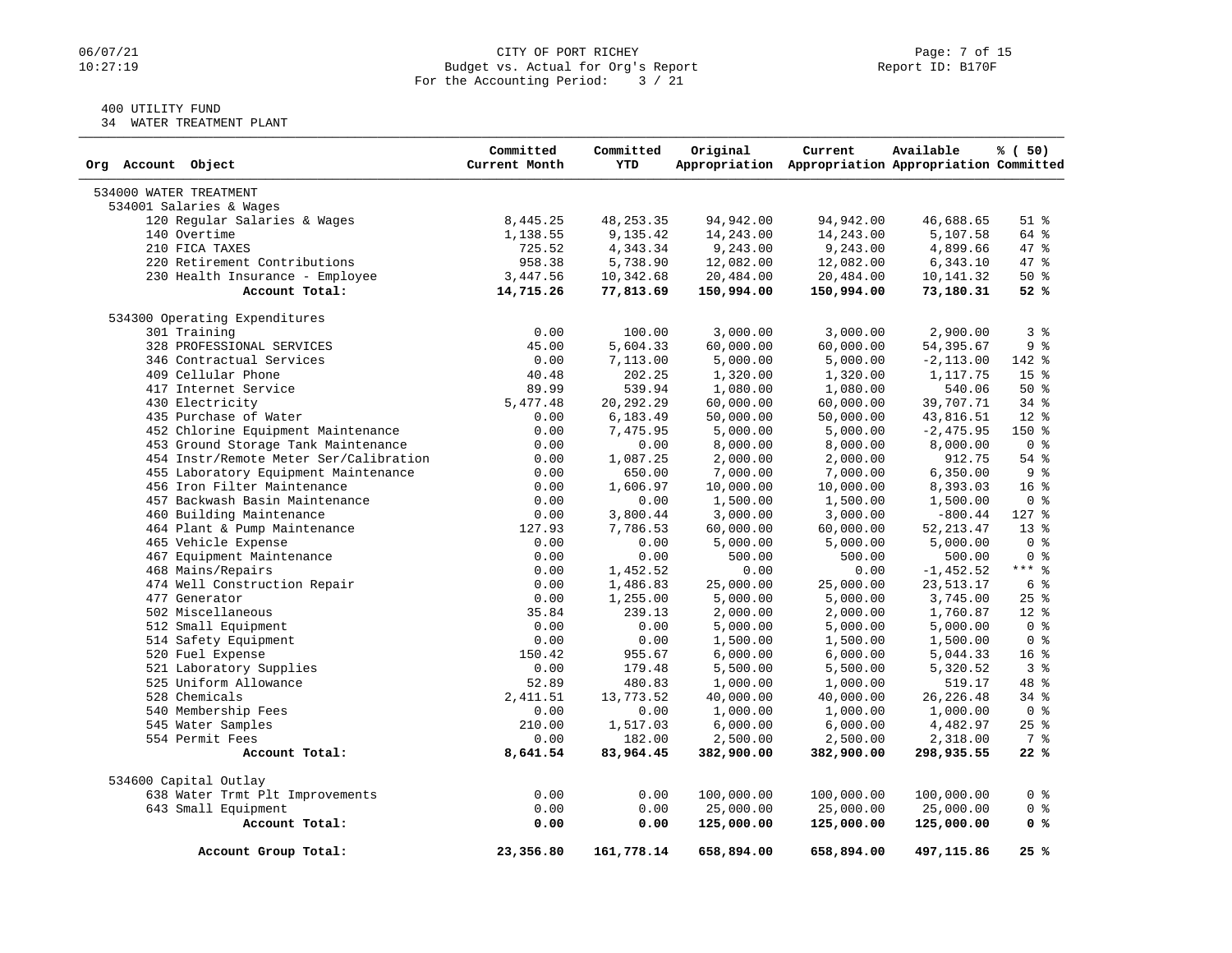#### 400 UTILITY FUND 34 WATER TREATMENT PLANT

| Org Account Object |                     | Committed<br>Current Month | Committed<br>YTD | Original<br>Appropriation Appropriation Appropriation Committed | Current    | Available  | % ( 50) |
|--------------------|---------------------|----------------------------|------------------|-----------------------------------------------------------------|------------|------------|---------|
|                    | Organization Total: | 23,356.80                  | 161,778.14       | 658,894,00                                                      | 658,894.00 | 497,115.86 | 25 %    |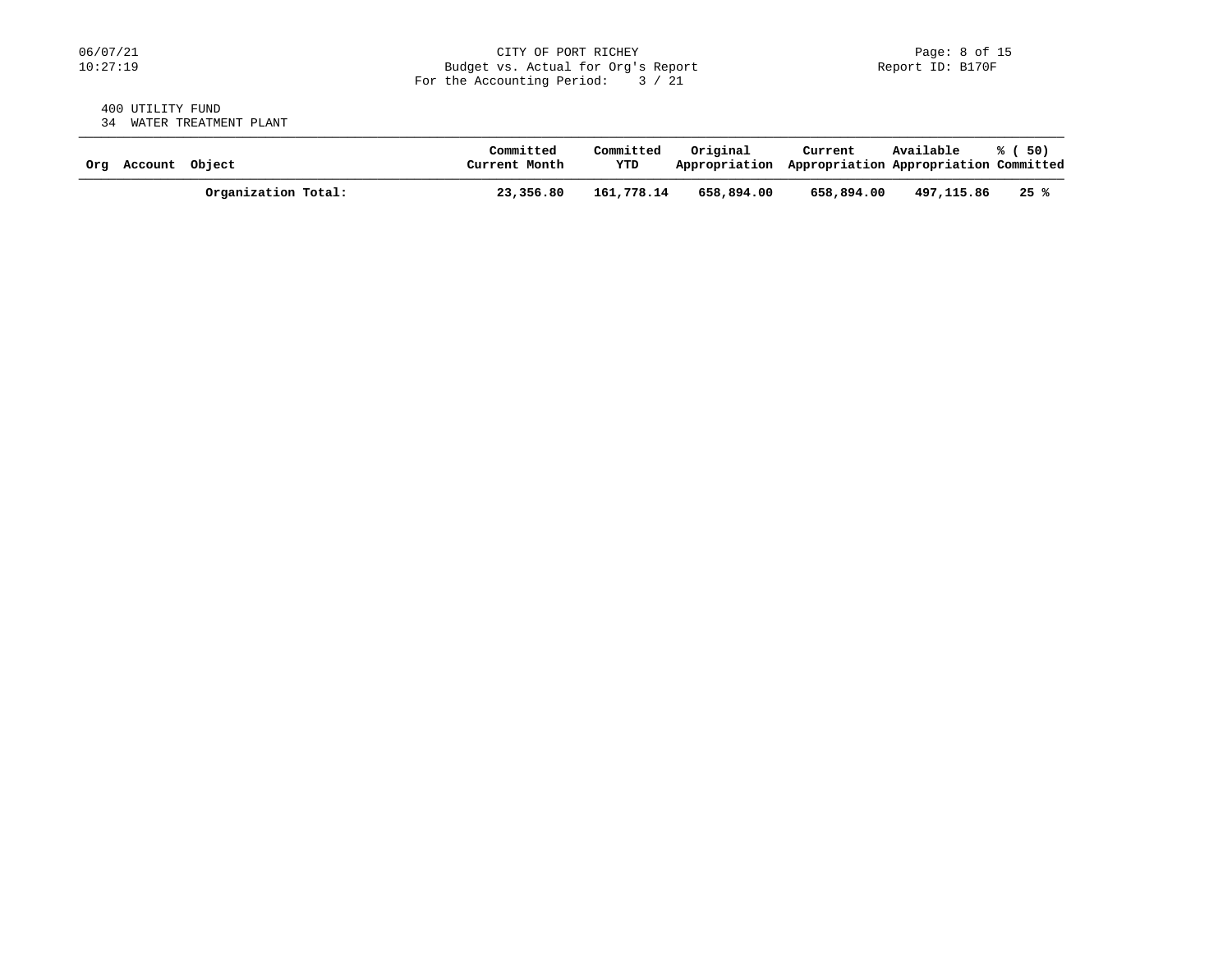# 06/07/21 CITY OF PORT RICHEY Page: 9 of 15<br>10:27:19 Dudget vs. Actual for Org's Report Page: 9 Of 15 Budget vs. Actual for Org's Report For the Accounting Period: 3 / 21

# 400 UTILITY FUND

35 WASTEWATER SERVICES

| Org Account Object                  | Committed<br>Current Month | Committed<br><b>YTD</b> | Original                     | Current<br>Appropriation Appropriation Appropriation Committed | Available    | % (50)          |
|-------------------------------------|----------------------------|-------------------------|------------------------------|----------------------------------------------------------------|--------------|-----------------|
| 535000 SEWER/WASTEWATER SERVICES    |                            |                         |                              |                                                                |              |                 |
| 535001 Salaries & Wages             |                            |                         |                              |                                                                |              |                 |
| 120 Regular Salaries & Wages        | 6,935.31                   | 38,665.39               | 100,482.00                   | 100,482.00                                                     | 61,816.61    | 38 <sup>8</sup> |
| 140 Overtime                        | 188.40                     | 2,027.95                | 6,956.00                     | 6,956.00                                                       | 4,928.05     | 29%             |
| 210 FICA TAXES                      | 544.97                     | 3,113.06                | 8,625.00                     | 8,625.00                                                       | 5,511.94     | 36%             |
| 220 Retirement Contributions        | 712.38                     | 4,069.34                | 11,275.00                    | 11,275.00                                                      | 7,205.66     | 36%             |
| 230 Health Insurance - Employee     | 2,136.29                   | 6,409.05                | 33,227.00                    | 33, 227.00                                                     | 26,817.95    | 19 %            |
| Account Total:                      | 10,517.35                  | 54,284.79               | 160,565.00                   | 160,565.00                                                     | 106,280.21   | 34%             |
| 535300 Operating Expenditures       |                            |                         |                              |                                                                |              |                 |
| 301 Training                        | 0.00                       | 0.00                    | 3,000.00                     | 3,000.00                                                       | 3,000.00     | 0 <sup>8</sup>  |
| 315 Physical Exams                  | 0.00                       | 0.00                    | 660.00                       | 660.00                                                         | 660.00       | 0 <sup>8</sup>  |
| 318 Engineering                     | 0.00                       | 0.00                    | 1,500.00                     | 1,500.00                                                       | 1,500.00     | 0 <sup>8</sup>  |
| 328 PROFESSIONAL SERVICES           | 44.00                      | 544.00                  | 5,000.00                     | 5,000.00                                                       | 4,456.00     | 11 %            |
| 430 Electricity                     | 8,077.87                   | 20,658.19               | 45,000.00                    | 45,000.00                                                      | 24, 341.81   | 46%             |
| 435 Purchase of Water               | 0.00                       | 4,484.66                | 0.00                         | 0.00                                                           | $-4, 484.66$ | $***$ $-$       |
| 437 Sewer Treatment                 | 99,620.79                  | 356,967.91              | 900,000.00                   | 900,000.00                                                     | 543,032.09   | 40 %            |
| 460 Building Maintenance            | 100.00                     | 198.28                  | 2,500.00                     | 2,500.00                                                       | 2,301.72     | 8 %             |
| 461 Technology/Software Maintenance | 0.00                       | 0.00                    | 1,000.00                     | 1,000.00                                                       | 1,000.00     | 0 <sup>8</sup>  |
| 463 Meter Repairs/Calibration       | 0.00                       | 0.00                    | 4,000.00                     | 4,000.00                                                       | 4,000.00     | 0 <sup>8</sup>  |
| 464 Plant & Pump Maintenance        | 6,804.20                   | 28, 284. 15             | 132,000.00                   | 132,000.00                                                     | 103,715.85   | $21*$           |
| 465 Vehicle Expense                 | 272.74                     | 1,539.10                | 7,000.00                     | 7,000.00                                                       | 5,460.90     | $22$ $%$        |
| 467 Equipment Maintenance           | 0.00                       | 0.00                    | 8,000.00                     | 8,000.00                                                       | 8,000.00     | 0 <sup>8</sup>  |
| 468 Mains/Repairs                   | 0.00                       | 1,050.00                | 30,000.00                    | 30,000.00                                                      | 28,950.00    | $4\degree$      |
| 502 Miscellaneous                   | 0.00                       | 315.00                  | 1,500.00                     | 1,500.00                                                       | 1,185.00     | $21$ %          |
| 512 Small Equipment                 | 0.00                       | 1,142.74                | 3,000.00                     | 3,000.00                                                       | 1,857.26     | 38 %            |
| 514 Safety Equipment                | 0.00                       | 0.00                    | 1,000.00                     | 1,000.00                                                       | 1,000.00     | 0 <sup>8</sup>  |
| 520 Fuel Expense                    | 673.93                     | 1,924.25                | 10,000.00                    | 10,000.00                                                      | 8,075.75     | 19 %            |
| 525 Uniform Allowance               | 426.21                     | 1,042.66                | 3,000.00                     | 3,000.00                                                       | 1,957.34     | 35%             |
| 528 Chemicals                       | 0.00                       | 0.00                    | 4,000.00                     | 4,000.00                                                       | 4,000.00     | 0 <sup>8</sup>  |
| Account Total:                      | 116,019.74                 |                         | 418,150.94 1,162,160.00      | 1,162,160.00                                                   | 744,009.06   | 36%             |
| 535600 Capital Outlay               |                            |                         |                              |                                                                |              |                 |
| 643 Small Equipment                 | 0.00                       | 0.00                    | 35,000.00                    | 35,000.00                                                      | 35,000.00    | 0 <sup>8</sup>  |
| 650 Vehicles                        | 0.00                       | 61,835.50               | 125,000.00                   | 125,000.00                                                     | 63,164.50    | 49 %            |
| Account Total:                      | 0.00                       | 61,835.50               | 160,000.00                   | 160,000.00                                                     | 98,164.50    | 39%             |
| Account Group Total:                | 126,537.09                 |                         | 534, 271.23 1, 482, 725.00   | 1,482,725.00                                                   | 948,453.77   | 36%             |
| Organization Total:                 | 126,537.09                 |                         | 534, 271. 23 1, 482, 725. 00 | 1,482,725.00                                                   | 948, 453. 77 | 36%             |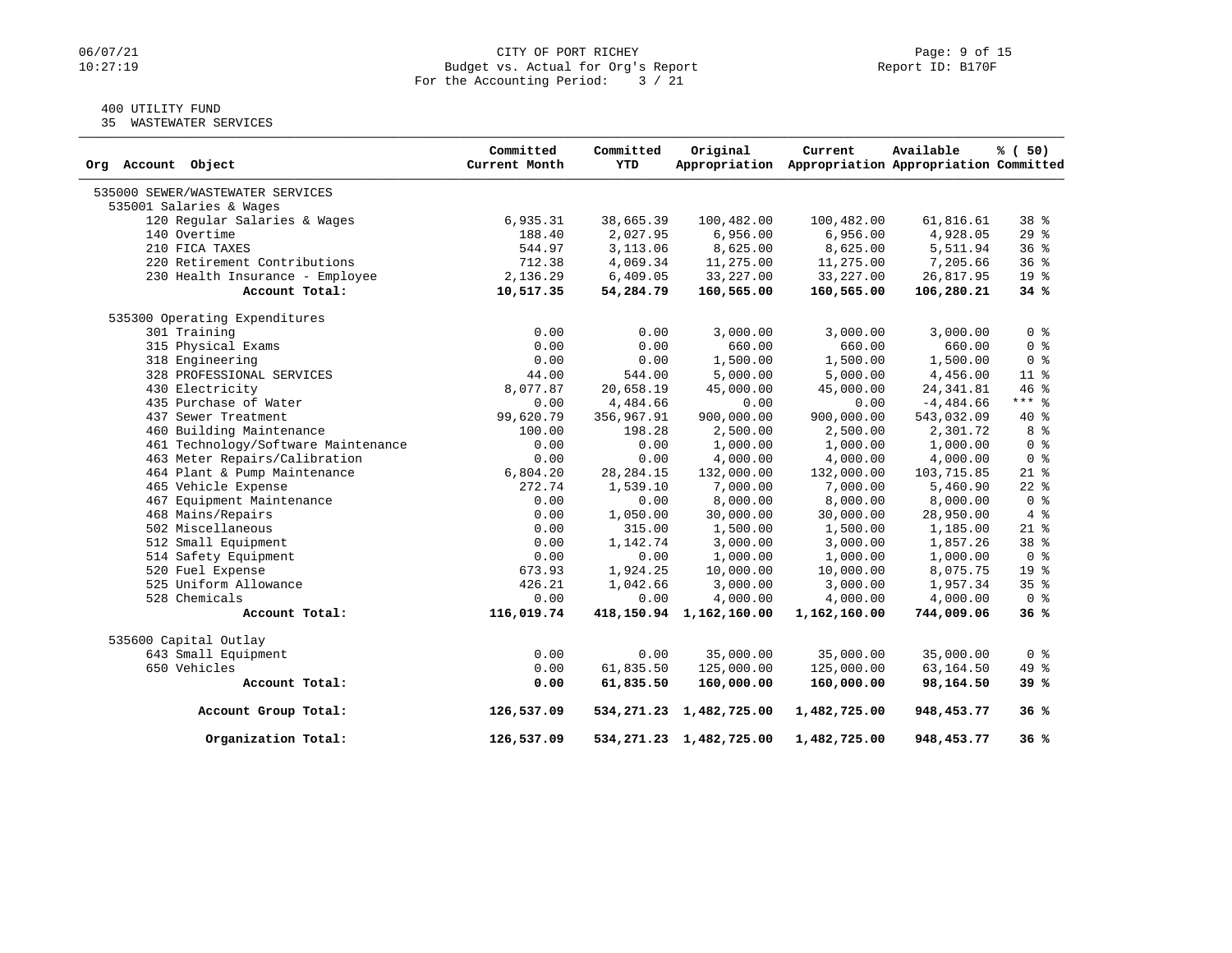# 400 UTILITY FUND

36 ADMINISTRATION/BILLING

|                                         | Committed<br>Current Month | Committed<br>YTD | Original      | Current    | Available                             | % (50)          |
|-----------------------------------------|----------------------------|------------------|---------------|------------|---------------------------------------|-----------------|
| Object<br>Account<br>Orq                |                            |                  | Appropriation |            | Appropriation Appropriation Committed |                 |
| 536000 WATER-SEWER COMBINATION SERVICES |                            |                  |               |            |                                       |                 |
| 536001 Salaries & Wages                 |                            |                  |               |            |                                       |                 |
| 120 Regular Salaries & Wages            | 7,486.41                   | 45,695.11        | 96,592.00     | 96,592.00  | 50,896.89                             | 47 %            |
| 140 Overtime                            | 0.00                       | 72.91            | 500.00        | 500.00     | 427.09                                | 15 <sup>8</sup> |
| 210 FICA TAXES                          | 562.56                     | 3,444.13         | 7,422.00      | 7,422.00   | 3,977.87                              | 46%             |
| 220 Retirement Contributions            | 748.64                     | 4,576.81         | 9,701.00      | 9,701.00   | 5,124.19                              | 47 %            |
| 230 Health Insurance - Employee         | 5, 115. 12                 | 14,493.51        | 30,609.00     | 30,609.00  | 16, 115.49                            | 47 %            |
| Account Total:                          | 13,912.73                  | 68,282.47        | 144,824.00    | 144,824.00 | 76,541.53                             | 47 %            |
| 536300 Operating Expenditures           |                            |                  |               |            |                                       |                 |
| 328 PROFESSIONAL SERVICES               | 0.00                       | 0.00             | 30,000.00     | 30,000.00  | 30,000.00                             | 0 <sup>8</sup>  |
| 420 Postage                             | 0.00                       | 6.00             | 3,000.00      | 3,000.00   | 2,994.00                              | 0 <sup>8</sup>  |
| 461 Technology/Software Maintenance     | 355.22                     | 10,507.20        | 32,000.00     | 32,000.00  | 21,492.80                             | $33$ $%$        |
| 470 Printing & Binding                  | 0.00                       | 412.00           | 2,000.00      | 2,000.00   | 1,588.00                              | $21$ %          |
| 502 Miscellaneous                       | 0.00                       | 24.95            | 1,075.00      | 1,075.00   | 1,050.05                              | 2 <sup>8</sup>  |
| 512 Small Equipment                     | 259.98                     | 1,889.64         | 4,200.00      | 4,200.00   | 2,310.36                              | $45$ %          |
| 525 Uniform Allowance                   | 242.29                     | 242.29           | 400.00        | 400.00     | 157.71                                | 61 %            |
| 556 Bank Charges                        | 2,034.26                   | 2,034.26         | 53,200.00     | 53,200.00  | 51,165.74                             | 4%              |
| Account Total:                          | 2,891.75                   | 15,116.34        | 125,875.00    | 125,875.00 | 110,758.66                            | $12*$           |
| Account Group Total:                    | 16,804.48                  | 83,398.81        | 270,699.00    | 270,699.00 | 187,300.19                            | $31*$           |
| Organization Total:                     | 16,804.48                  | 83,398.81        | 270,699.00    | 270,699.00 | 187,300.19                            | 31%             |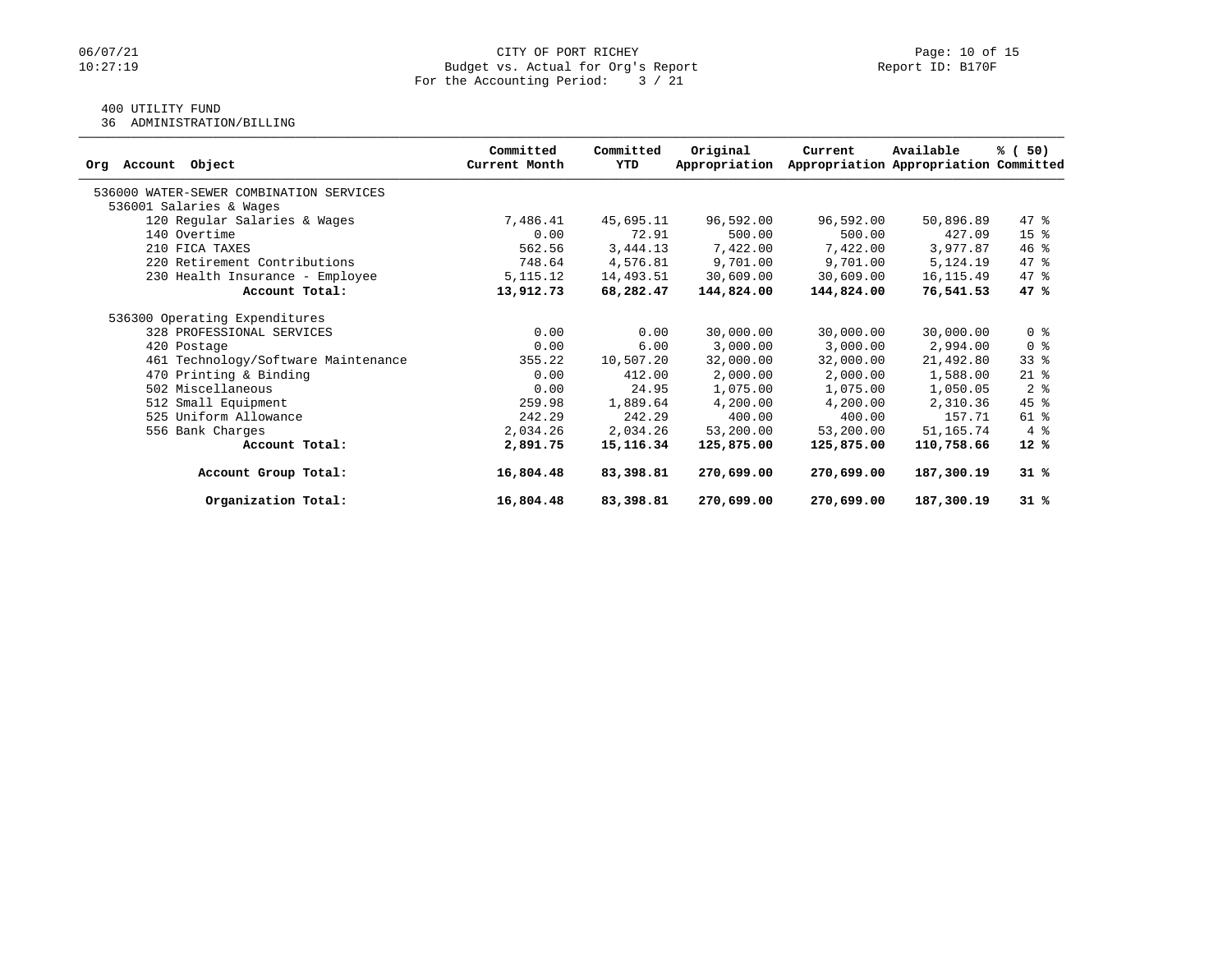#### 400 UTILITY FUND

41 PUBLIC WORKS DEPARTMENT

| Account Object<br>Orq                                      | Committed<br>Current Month | Committed<br>YTD | Original<br>Appropriation | Current  | Available<br>Appropriation Appropriation Committed | % (50)  |
|------------------------------------------------------------|----------------------------|------------------|---------------------------|----------|----------------------------------------------------|---------|
| 541000 ROAD & STREET FACILITIES<br>541001 Salaries & Wages |                            |                  |                           |          |                                                    |         |
| 230 Health Insurance - Employee                            | 0.00                       | $-486.19$        | 3,063.00                  | 3.063.00 | 3,549.19                                           | $-16$ % |
| Account Total:                                             | 0.00                       | $-486.19$        | 3,063,00                  | 3,063,00 | 3,549.19                                           | $-16$ % |
| Account Group Total:                                       | 0.00                       | $-486.19$        | 3,063,00                  | 3,063,00 | 3,549.19                                           | $-16$ % |
| Organization Total:                                        | 0.00                       | $-486.19$        | 3,063,00                  | 3,063,00 | 3,549.19                                           | $-16$ % |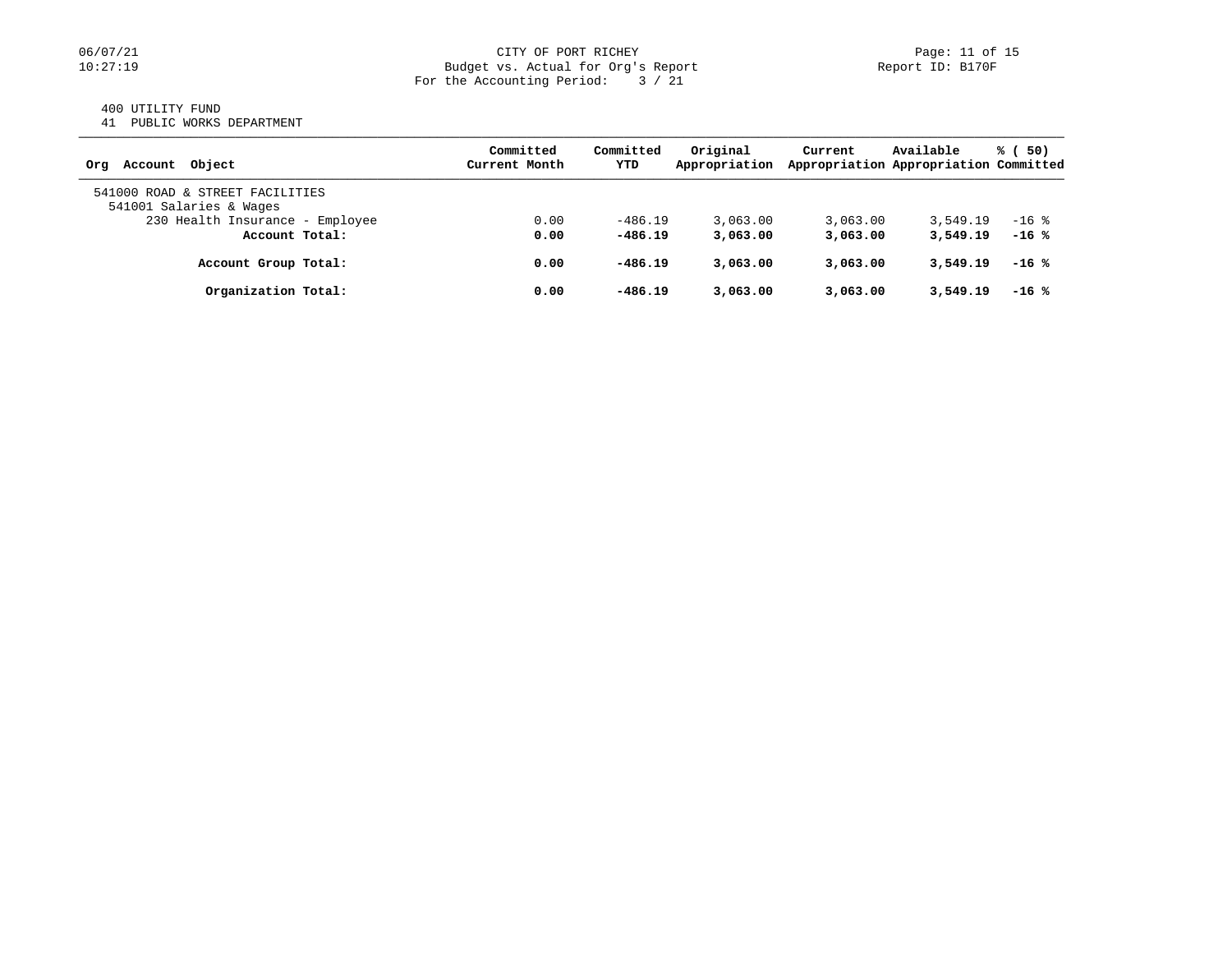#### 06/07/21 CITY OF PORT RICHEY Page: 12 of 15 10:27:19 Budget vs. Actual for Org's Report Report ID: B170F For the Accounting Period: 3 / 21

#### 400 UTILITY FUND 82 DEBT SERVICE

| Object<br>Orq<br>Account                | Committed<br>Current Month | Committed<br>YTD | Original<br>Appropriation | Current    | Available<br>Appropriation Appropriation Committed | % (50)  |
|-----------------------------------------|----------------------------|------------------|---------------------------|------------|----------------------------------------------------|---------|
| 582000                                  |                            |                  |                           |            |                                                    |         |
| 582700 DEBT SERVICE                     |                            |                  |                           |            |                                                    |         |
| 713 Bond Principal                      | 0.00                       | 0.00             | 110,000.00                | 110,000.00 | 110,000.00                                         | 0 %     |
| 728 Interest 2005D Bond                 | 0.00                       | 0.00             | 68,975.00                 | 68,975.00  | 68,975.00                                          | 0 %     |
| 729 Interest Expense - Series 2016 Bond | 32,837.50                  | 32,837.50        | 0.00                      | 0.00       | $-32,837.50$                                       | $***$ 8 |
| 730 Cost of Bond                        | 1,057.54                   | 1,057.54         | 0.00                      | 0.00       | $-1.057.54$                                        | $***$ 8 |
| Account Total:                          | 33,895.04                  | 33,895.04        | 178,975.00                | 178,975.00 | 145,079.96                                         | 19 %    |
| Account Group Total:                    | 33,895.04                  | 33,895.04        | 178,975.00                | 178,975.00 | 145,079.96                                         | 19 %    |
| Organization Total:                     | 33,895.04                  | 33,895.04        | 178,975.00                | 178,975.00 | 145,079.96                                         | 19 %    |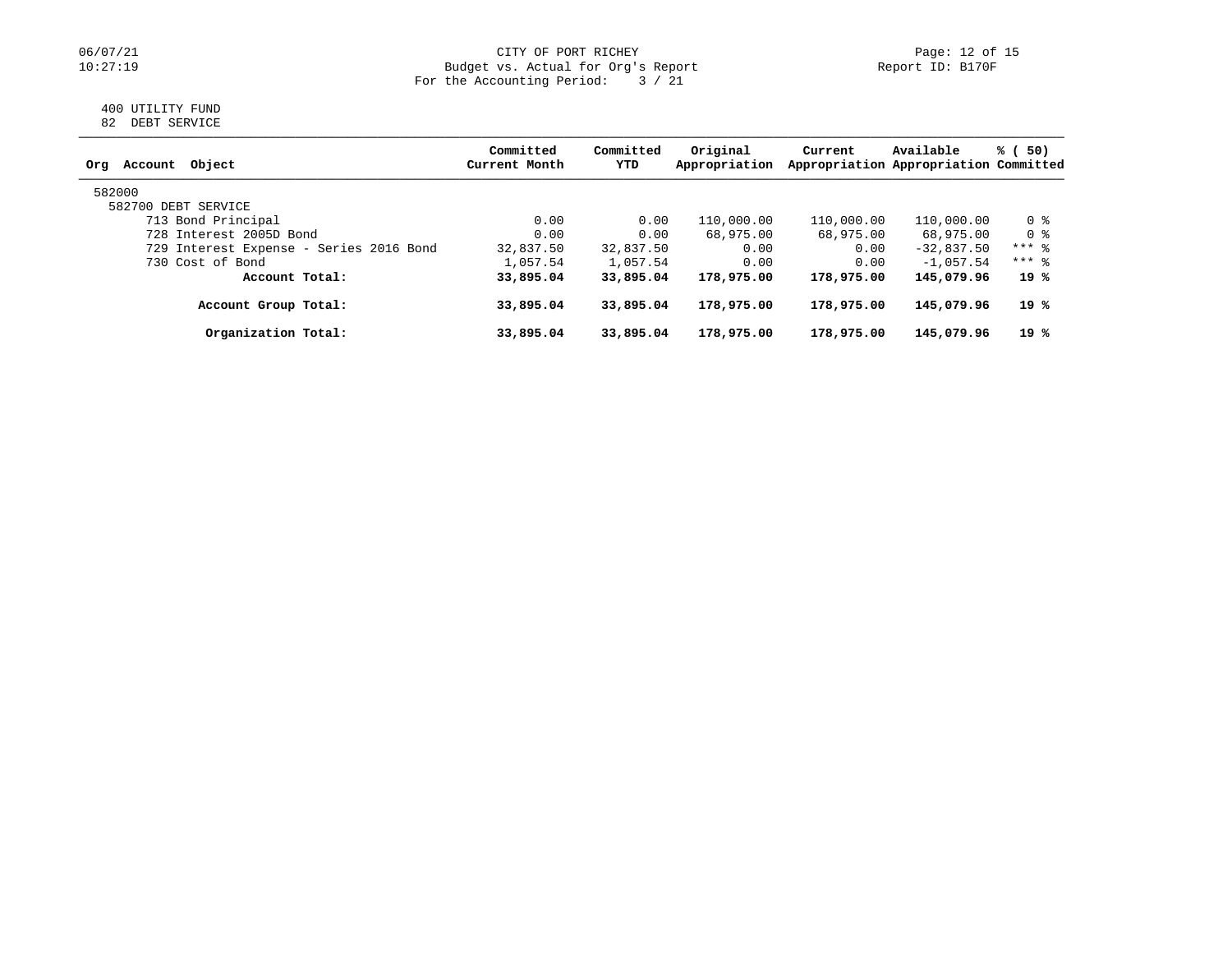#### 06/07/21 CITY OF PORT RICHEY Page: 13 of 15<br>10:27:19 Budget vs. Actual for Org's Report Peport Report ID: B170F Budget vs. Actual for Org's Report For the Accounting Period: 3 / 21

#### 400 UTILITY FUND 90 CONTINGENCIES

| Object<br>Account<br>Orq             |             | Committed<br>Current Month | Committed<br>YTD | Original<br>Appropriation            | Current      | Available<br>Appropriation Appropriation Committed | % (50)         |
|--------------------------------------|-------------|----------------------------|------------------|--------------------------------------|--------------|----------------------------------------------------|----------------|
| 590000                               |             |                            |                  |                                      |              |                                                    |                |
| 590910 RESERVE CONTINGENCIES         |             |                            |                  |                                      |              |                                                    |                |
| 990 Contingencies                    |             | 0.00                       | 0.00             | 94,364.00                            | 94,364.00    | 94,364.00                                          | 0 %            |
| Account Total:                       |             | 0.00                       | 0.00             | 94,364.00                            | 94,364.00    | 94,364.00                                          | 0 %            |
| 590911 RESERVE FLCLASS CONTINGENCIES |             |                            |                  |                                      |              |                                                    |                |
| 990 Contingencies                    |             | 0.00                       | 0.00             | 1,004,802.00                         |              | 1,004,802.00 1,004,802.00                          | 0 <sub>8</sub> |
| Account Total:                       |             | 0.00                       | 0.00             | 1,004,802.00                         |              | 1,004,802.00 1,004,802.00                          | 0 %            |
| 590912 RESERVE FLFIT CONTINGENCIES   |             |                            |                  |                                      |              |                                                    |                |
| 990 Contingencies                    |             | 0.00                       | 0.00             | 1,004,802.00                         |              | 1,004,802.00 1,004,802.00                          | 0 <sup>8</sup> |
| Account Total:                       |             | 0.00                       | 0.00             | 1,004,802.00                         | 1,004,802.00 | 1,004,802.00                                       | 0 %            |
| Account Group Total:                 |             | 0.00                       | 0.00             | 2,103,968.00                         | 2,103,968.00 | 2,103,968.00                                       | 0 %            |
| Organization Total:                  |             | 0.00                       | 0.00             | 2,103,968.00                         |              | 2,103,968.00 2,103,968.00                          | 0 %            |
|                                      |             |                            |                  |                                      |              |                                                    |                |
|                                      | Fund Total: |                            |                  | 243,721.82 1,153,829.92 5,552,837.00 |              | 5,552,837.00 4,399,007.08                          | $21*$          |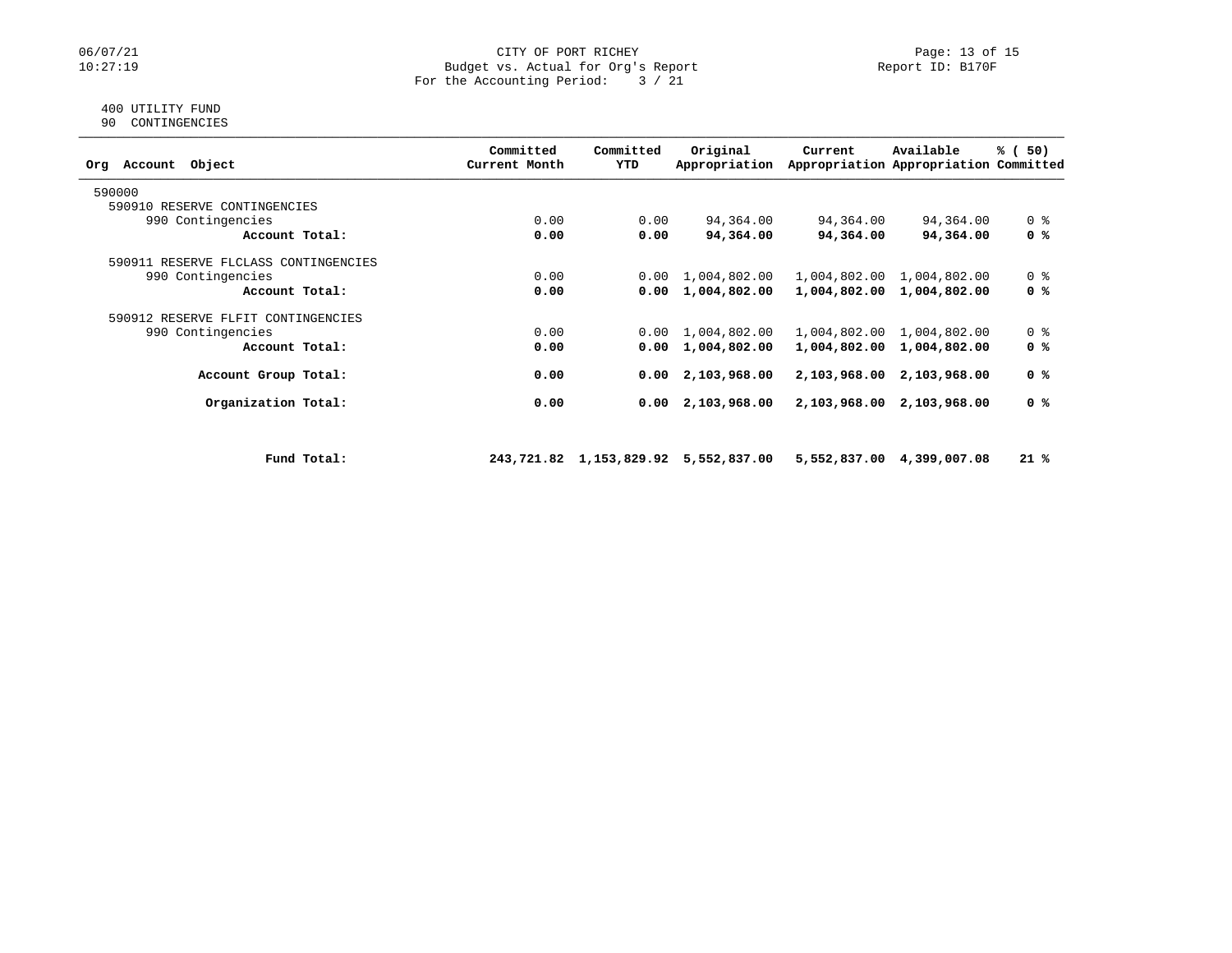# 06/07/21 CITY OF PORT RICHEY Page: 14 of 15<br>Dudget vs. Actual for Org's Report Page: 14 of 15<br>Report ID: B170F Budget vs. Actual for Org's Report For the Accounting Period: 3 / 21

#### 430 WATER IMPACT FEES 30 WATER IMPACT FEES

| Object<br>Account<br>Orq      | Committed<br>Current Month | Committed<br>YTD | Original<br>Appropriation | Current   | Available<br>Appropriation Appropriation Committed | % (<br>50) |
|-------------------------------|----------------------------|------------------|---------------------------|-----------|----------------------------------------------------|------------|
| 530000                        |                            |                  |                           |           |                                                    |            |
| 530300 Operating Expenditures |                            |                  |                           |           |                                                    |            |
| 468 Mains/Repairs             | 0.00                       | 0.00             | 50,000.00                 | 50,000.00 | 50,000.00                                          | 0 %        |
| Account Total:                | 0.00                       | 0.00             | 50,000,00                 | 50,000.00 | 50,000.00                                          | 0 %        |
| Account Group Total:          | 0.00                       | 0.00             | 50,000.00                 | 50,000.00 | 50,000.00                                          | 0 %        |
| Organization Total:           | 0.00                       | 0.00             | 50,000.00                 | 50,000.00 | 50,000.00                                          | 0 %        |